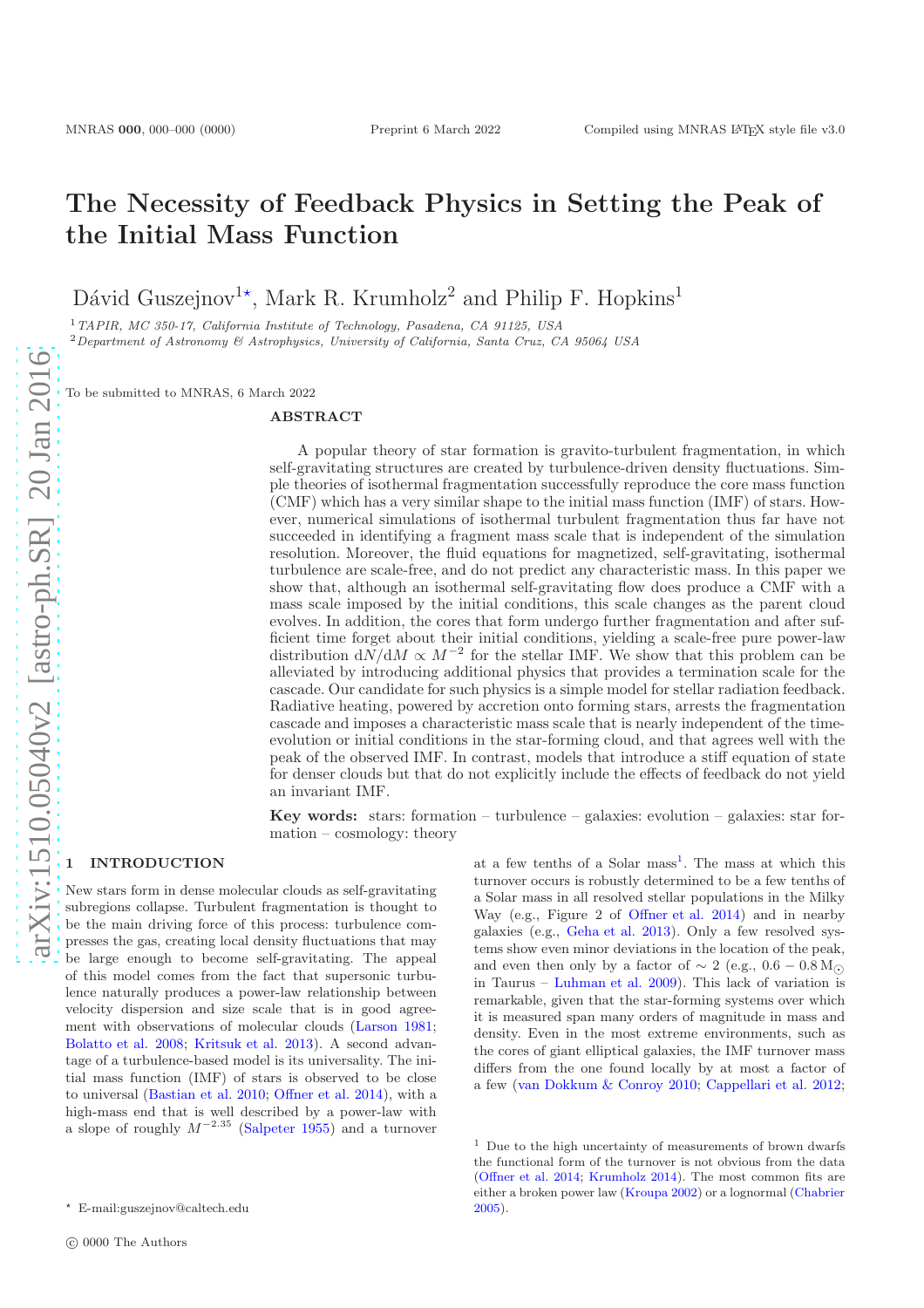[Geha et al. 2013\)](#page-7-2). Such a universal distribution is most naturally explained by simple, universal physics that is independent of galactic environment, and the physics of turbulence is an obvious candidate.

There have been many attempts to formulate an analytic theory for the IMF, and for its turnover in particular, based on turbulence. Most are based on the random field approach first used in cosmology by [Press & Schechter](#page-8-8) [\(1974](#page-8-8)). This method was first applied to explain the IMF by [Padoan et al.](#page-8-9) [\(1997](#page-8-9)) and [Padoan & Nordlund](#page-8-10) [\(2002\)](#page-8-10), then made more rigorous by [Hennebelle & Chabrier](#page-8-11) [\(2008,](#page-8-11) [2009,](#page-8-12) [2013](#page-8-13)) and [Hopkins](#page-8-14) [\(2012a](#page-8-14)). Using such a model [Hopkins](#page-8-15) [\(2012b](#page-8-15)) calculated the mass function of non-fragmented bound structures at a fixed time instant, a real life equivalent of which would be the core mass function (CMF), as opposed to the IMF. The observed CMFs of nearby star-forming regions have functional forms similar to that of the IMF [\(Alves et al. 2007;](#page-7-5) [Rathborne et al. 2009;](#page-8-16) [Sadavoy et al.](#page-8-17) [2010](#page-8-17)), with a Salpeter-like power-law at high masses and a turnover at lower masses, though the existence and the exact location of the CMF turnover are both quite uncertain due to issues of completeness and confusion – see [Offner et al.](#page-8-2) [\(2014\)](#page-8-2) and [Krumholz](#page-8-6) [\(2014](#page-8-6)) for more discussion. The CMF derived by [Hopkins](#page-8-15) [\(2012b](#page-8-15)) shares these features. The turnover mass in this model is set by the sonic mass  $M_{\text{sonic}} \sim c_s^2 R_{\text{sonic}}/G$  that corresponds to the scale below which self-gravitating structures are subsonic; a similar mass scale arises in the Hennebelle & Chabrier model, and one can show that the Hennebelle & Chabrier and Hopkins mass scales are in fact identical up to constants of order unity [\(Krumholz 2014](#page-8-6)). However, this scale is not universal, as it depends on the initial conditions in the star-forming cloud, which calls into question whether such a model can truly explain the near-universality of the IMF.

The proposition that the IMF is determined by the CMF, which in turn is set by the physics of isothermal gravito-turbulent fragmentation, has the appeal of simplicity. However, there remains an obvious question: once a core forms, why should one assume that it will collapse to form a single star, rather than fragmenting further? Simulations of isolated isothermal cores suggest exactly the latter (fragmented) outcome (e.g., [Goodwin et al.](#page-8-18) [2004](#page-8-18); [Dobbs et al. 2006](#page-7-6); [Walch et al. 2012](#page-8-19)). In principle, the question of the fate of isothermal cores should be resolvable by simulations. In practice, however, this turns out to be a formidable technical challenge. Isothermal turbulence is scale-free [\(McKee et al. 2010](#page-8-20); [Krumholz 2014](#page-8-6)), and thus it is not obvious what dynamic range is required to obtain a converged numerical result. To date, no published simulation of isothermal gravito-turbulent fragmentation has demonstrated that the spectrum of point masses it produces is numerically converged, and those few authors who have attempted convergence studies [\(Martel et al.](#page-8-21) [2006](#page-8-21); [Kratter et al. 2010](#page-8-22)) report non-convergence to the highest numerical resolutions probed. One possible explanation, advanced by [Krumholz](#page-8-6) [\(2014\)](#page-8-6), is that the characteristic structures created by isothermal turbulence are not singular points but singular filaments. Simulations produce filaments down to the smallest size scales they reach, and then the sink particle algorithm they use to represent collapsing regions breaks those filaments up into points at the grid scale.

Given these problems with purely isothermal fragmentation, a number of authors have proposed that the fragmentation cascade is arrested when the gas begins to heat up, in which case the characteristic stellar mass is determined by whatever physics causes the deviation from isothermality. The most common approach to this problem has been to adopt an equation of state that "stiffens" (i.e., the temperature begins to rise) above some characteristic density or surface density. Since super-isothermal gas is resistant to further fragmentation, one then identifies the IMF peak with the Jeans mass at this "stiffening density", on the basis that fragmentation will be suppressed beyond that point [\(Whitworth et al. 1998](#page-8-23); [Larson 2005\)](#page-8-24).

Stiffening of the equation of state can be caused by a diverse range of processes, including the inability of radiative cooling to keep up with adiabatic heating at a density  $n \sim 10^{10}$  cm<sup>-3</sup> (e.g., [Masunaga et al. 1998](#page-8-25)) or a surface density  $\Sigma \sim 5000 \text{ M}_{\odot} \text{pc}^{-2}$  (e.g., [Glover & Mac Low 2007](#page-7-7)), the onset of dust-gas coupling at a density  $n \sim 10^5$  cm<sup>-3</sup> [\(Larson 2005](#page-8-24); [Elmegreen et al. 2008](#page-7-8)), or combinations of the above (e.g., Spaans  $&$  Silk 2000). Numerical simulations based on these equations of state do find a converged mass scale that can plausibly be identified as a characteristic mass for the IMF (e.g., [Bonnell et al. 2006](#page-7-9); [Bate 2009a](#page-7-10)). However, it is not clear that the mass scale introduced by those models is actually universal (as opposed to set by initial conditions). Moreover, a number of authors have pointed out that radiative feedback is likely to be more important than any of these processes in setting the gas temperature in an actively starforming region, and that this process is not well-described by an equation of state [\(Krumholz 2006;](#page-8-27) [Krumholz et al. 2007;](#page-8-28) [Offner et al. 2009;](#page-8-29) [Urban et al. 2010](#page-8-30)). Simulations of star cluster formation including radiative feedback suggest that it is capable of producing an IMF peak that is numerically converged and relatively insensitive to changes in interstellar conditions [\(Bate 2009b,](#page-7-11) [2012,](#page-7-12) [2014;](#page-7-13) [Myers et al. 2011;](#page-8-31) [Krumholz et al. 2011](#page-8-32), [2012](#page-8-33)).

While these developments are promising, the numerical expense of large-scale simulations including radiative feedback means that only a very small number of calculations have been performed. Moreover, analytic models of fragmentation with radiative feedback have, up to this point, been quite simple (e.g., [Krumholz & McKee 2008;](#page-8-34) [Krumholz et al. 2011](#page-8-32)), and have not been linked to an analytic theory for the full IMF. Recently, [Guszejnov & Hopkins](#page-8-35) [\(2015a\)](#page-8-35) introduced a new method for performing semianalytic calculations of turbulent fragmentation. Crucially, this method retains spatial information about how gas fragments, making it possible to include localized feedback mechanisms like stellar radiative heating. These calculations are rapid, enabling a much broader exploration of parameter space than can yet be accomplished with full threedimensional radiation-hydrodynamic simulations.

In this paper we combine the [Guszejnov & Hopkins](#page-8-35) [\(2015a\)](#page-8-35) fragmentation model with the [Krumholz](#page-8-36) [\(2011](#page-8-36)) model for stellar radiative feedback (henceforth referred to as GH15 and K11 respectively). We also explore alternative treatments of gas thermodynamics, including both isothermal and stiff equation of state models. We use these method to study the predicted IMF in a wide variey of star-forming environments. The remainder of this paper is laid out as follows. First, in Sec. [2](#page-2-0) we introduce the semi-analytical frame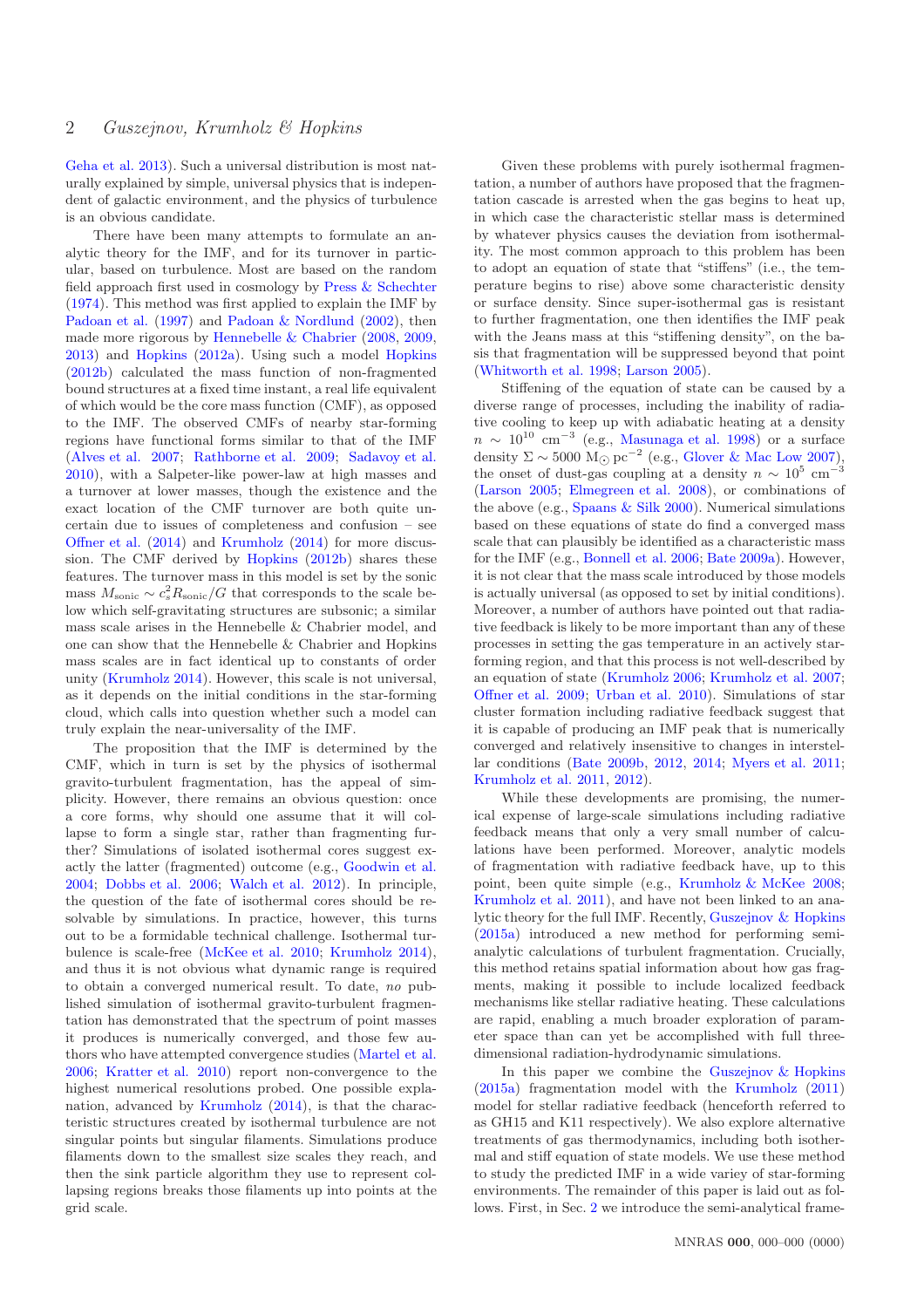work we use to test different models of star formation. In Sec. [3.1](#page-3-0) we show that isothermal turbulent fragmentation leads to a scale-free IMF. In Sec. [3.2](#page-5-0) we show that models with a stiffened equation of state are inherently sensitive to the initial conditions so they cannot provide an invariant mass scale. In Sec. [3.3](#page-5-1) we provide a simple model for protostellar heating that leads to an IMF with remarkably little sensitivity to initial conditions. Finally, in Section [4](#page-6-0) we discuss the implications of our findings, and conclude.

# <span id="page-2-0"></span>2 MODEL AND METHODOLOGY

#### 2.1 Model Overview

In order to test the different models we are using the semianalytical framework of GH15. This takes advantage of the fact that the density fluctuations in a highly turbulent medium locally obey approximately lognormal random field statistics, thereby avoiding the need for computationally expensive hydrodynamical simulations while still preserving spatial information (unlike analytical excursion set models like [Hopkins 2012b](#page-8-15); [Guszejnov & Hopkins 2015b](#page-8-37)). The present version of the model only includes the bare essential physics: turbulence (pumped by the collapse of the cloud), collapse (at constant virial parameter, motivated by [Robertson & Goldreich 2012](#page-8-38) and [Murray et al. 2015](#page-8-39)), an equation of state (EOS) and a simple feedback prescription.

The initial conditions of clouds are defined by their mass, the sonic length  $(R_{\text{sonic}})$ , scale at which the turbulent velocity dispersion is equal to the sound speed) and the sonic mass  $(M_{\text{sonic}})$ , from which other parameters (e.g. temperature, Mach number) can be derived. For details about initial conditions see GH15 (a detailed step-by-step guide to the model is provided in Appendix A).

Our simulations start from a giant molecular cloud (GMC) with fully developed turbulence and follow its collapse. Every time a new self-gravitating substructure appears (i.e., the cloud fragments) the code is run recursively for each substructure. When a cloud reaches the protostellar size scale  $({\sim 10^{-4} \text{pc}})$  it is considered to be fully collapsed into a protostar and the simulation stops. This means that the final output of the code is the protostellar system mass function (PSMF) which we will assume to be identical to the IMF throughout this paper. This assumption is not quite accurate, particularly in the brown dwarf regime, as it neglects the production of brown dwarfs via disk fragmentation. We also neglect the growth of stars by Bondi-Hoyle accretion of gas that was not initially part of their collapsing core, though this effect is likely negligible [\(Krumholz et al. 2005](#page-8-40)). The leftover unbound material is assumed to escape. All the simulations we present here start from  $10^4 M_{\odot}$  GMCs, as the results are completely insensitive to the size of the parent cloud (for demonstration see GH15).

## 2.2 Equation of State Models

In this paper we consider a series of models that include increasingly sophisticated treatments of gas thermodynamics. The simplest, which correspond to the usual assumption in turbulent fragmentation models, is that the gas is isothermal, corresponding to an adiabatic index  $\gamma = 1$ . The next level of complexity is simulations with a non-constant  $\gamma$ . The simulation allows for arbitrary equations of states which are taken into account as effective polytropes:

$$
T(\mathbf{x}, t + \Delta t) = T(\mathbf{x}, t) \left( \frac{\rho(\mathbf{x}, t + \Delta t)}{\rho(\mathbf{x}, t)} \right)^{\gamma(t) - 1}, \qquad (1)
$$

where  $\gamma(t)$  is the effective polytropic index at the time t. To explore models in which the key physical process is a stiffening of the equation of state, we consider two possible formulations. Some authors have proposed that stiffening occurs at a characteristic surface density  $\Sigma_{\rm crit}$ , and we refer to models of this form as  $\gamma(\Sigma)$  equations of state (EOS's). The particular parameterization we explore in this work is similar to that that proposed by [Glover & Mac Low](#page-7-7) [\(2007](#page-7-7)), which is

<span id="page-2-4"></span>
$$
\gamma(\Sigma) = \begin{cases} 1.0 & \Sigma < \Sigma_{\text{crit}} \\ 31/24 & \Sigma > \Sigma_{\text{crit}} \end{cases},\tag{2}
$$

where  $\Sigma = M/(4\pi R^2)$  for a cloud of mass M and radius  $R^2$  $R^2$ . GH15 shows that using the standard value of  $\Sigma_{\rm crit}$  = 5000 M<sub>☉</sub>/pc<sup>2</sup> leads to a turnover mass of ~ 0.01 M<sub>☉</sub>, much too low compared to the observed IMF; indeed, the mass picked out by this choice is simply the opacity limit for frag-mentation [\(Rees 1976\)](#page-8-41). For this reason, we set  $\Sigma_{\rm crit}$  so that it is equal to critical surface density of the protostellar heating model ( $\Sigma_{\text{heat}}$ , see Sec. [3.3\)](#page-5-1) in the standard ( $T_0 = 10 \,\text{K}$ ) scenario. This means  $\Sigma_{\rm crit} \sim 130 \,{\rm M_{\odot}pc^{-2}}$ . Using a higher sur-<br>feed during world when biff the turn surgeon such the large face density would only shift the turnover mass scale to lower values, it would not affect its sensitivity to initial conditions (see GH15 for results with such an EOS). In other words, we are giving these models their "best chance" to fit the data.

Another formulation we consider is one where the stiffening occurs at a characteristic volume density  $\rho_{\rm crit}$ , which we refer to as a  $\gamma(\rho)$  EOS. The form we adopt for this EOS is equivalent to the one used by [Bate](#page-7-10) [\(2009a](#page-7-10)):

<span id="page-2-3"></span><span id="page-2-2"></span>
$$
\gamma(\rho) = \begin{cases} 1.0 & \rho < \rho_{\text{crit}} \\ 1.4 & \rho > \rho_{\text{crit}} \end{cases},\tag{3}
$$

where  $\rho = 3M/4\pi R^3$ . Once again we chose the critical value so that it is convenient to compare with the other models so we set  $\rho_{\rm crit} = 15000 \,\rm M_{\odot}/pc^{-3}$  corresponding to  $n_{H_2,\rm crit} \approx$  $2.6 \times 10^5 \text{ cm}^{-3}.$ 

For reference we also include a scenario with a more physically-motivated EOS based on the works of [Masunaga & Inutsuka](#page-8-42) [\(2000\)](#page-8-42) and [Glover & Mac Low 2007](#page-7-7):

$$
\gamma_{\text{phys}}(\rho) = \begin{cases} 0.8 & \rho < \rho_{\text{crit},1} \\ 1.0 & \rho_{\text{crit},1} < \rho < \rho_{\text{crit},2} \\ 1.4 & \rho > \rho_{\text{crit},2} \end{cases} \tag{4}
$$

where we set  $\rho_{\text{crit,1}} = 5000 \,\text{M}_{\odot}/\text{pc}^{-3}$  and  $\rho_{\text{crit,2}} = 5 \times 10^8 \,\text{M}_{\odot}/\text{s}^{-3}$  compared that the set of  $10^5 \,\text{m}^{-3}$  and  $10^8 \,\mathrm{M}_{\odot}/\mathrm{pc}^{-3}$  corresponding to  $n_{H_2,\text{crit},1} \approx 10^5 \,\mathrm{cm}^{-3}$  and  $n_{H_2,\text{crit},2} \approx 10^{10} \text{ cm}^{-3}.$ 

While these are only three of the EOS's that have been proposed in the literature, they serve as representative examples of the outcomes produced by such an approach.

<span id="page-2-1"></span> $2$  Note that the value of  $31/24$  was chosen to allow the comparison of models with protostellar heating and  $\gamma(\Sigma)$  EOSs (see Sec. [3.3\)](#page-5-1). The choice of this value has no effect on the sensitivity of the results to initial conditions.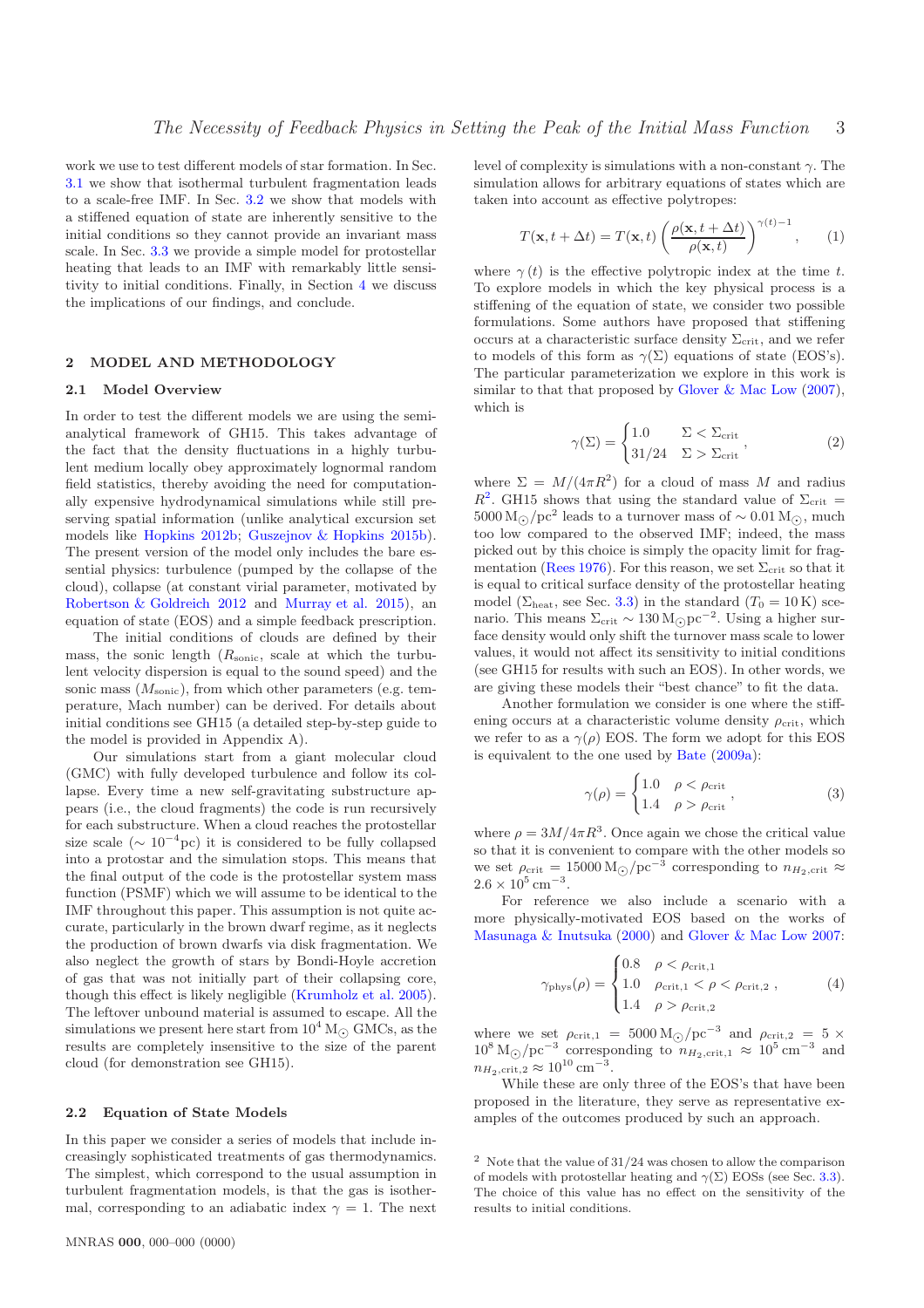# 4 Guszejnov, Krumholz & Hopkins

# 2.3 Radiation Feedback Models

The final class of models we consider are those with a simple treatment of protostellar radiative feedback. In these we assume that the center of self-gravitating clouds collapses first, forming a protostellar seed, then the rest of the cloud collapses onto it. The energy of the matter accreted by this seed is radiated within the optically thick core. The temperature of the material depends on the accretion rate onto the protostar (and thus the mass and dynamical time of the gas around it), and on the energy yield per unit mass from accretion, which we denote  $\Psi$ . The value of  $\Psi$  is set by the protostellar mass-radius relation, and K11 shows that it is determined primarily by the effects of deuterium burning, which thermostats the central temperatures of protostars. Because deuterium burning begins when protostars are only a few  $\times 10^{-2}$  M<sub>⊙</sub>, and, for low mass protostars, continues for  $\sim$  10 Myr, it is the dominant factor in setting  $\Psi$  during the bulk of a molecular cloud's star-forming history. Comparing with detailed protostellar evolution calculations, K11 finds that  $\Psi \approx 2.5 \times 10^{10}$  J/kg to better than half a dex accuracy for all protostellar masses in the range  $0.05 - 1 \text{ M}_\odot$ , and to better than a dex accuracy from  $0.01 - 0.05$  M<sub>⊙</sub>. We therefore adopt this value of  $\Psi$  throughout the remainder of this paper. Following K11, this heats any core harboring an accreting protostar up to a temperature

$$
T_{\text{heat}}^4 \approx \frac{\Psi\sqrt{G}}{4\pi\sigma_{SB}} M^{3/2} R^{-7/2}.
$$
 (5)

Crudely, this scaling reflects energy conservation as  $L =$  $4\pi R^2 \sigma_{SB} T_{\text{heat}}^4$  for the opaque cloud. Combined, internal heating and the physical processes captured by the EOS models set the temperature as

<span id="page-3-2"></span>
$$
T^4 = T_{\text{EOS}}^4 + T_{\text{heat}}^4,\tag{6}
$$

where  $T_{\text{EOS}}$  is the temperature of the cloud if only EOS effects are taken into account. Note that this is an extremely simplistic treatment of protostellar heating, where each cloud is assumed to have a protostar "seed" at its center which heats (uniformly) only its own cloud. This heating is assumed to be "turned on" as soon as the cloud forms. However, since the temperature depends on  $\Psi$  only to the  $1/4$ power, even a factor of ∼ 10 error in its value, as can happen for  $0.01 M_{\odot}$  protostars, corresponds to a relatively modest error in  $T$ . For stars near the peak of the IMF, which we shall see this model places at  $\sim$  0.3  $M_{\odot}$ , the error is even smaller.

To easily identify the results for different models and initial conditions we use the labels shown in Table [1.](#page-4-0) The T10 label refers to initial conditions similar to MW GMCs, T20 and T75 have enhanced temperatures as are typically found in regions of very active star formation or in the Galactic center, hiDens has enhanced temperature and density, similar to a dense, massive star-forming region in the MW, while ULIRG runs have the very high temperature and strong turbulence characteristic to the clouds of Ultra Luminous Infrared Galaxies (ULIRGs). Finally, the hiMach model has an enhanced Mach number but fixed temperature; we are unaware of a physical analog for this case, but we include it because it provides useful insight into the physics of the model.



<span id="page-3-1"></span>Figure 1. The IMF in the case of purely isothermal equation of state (model  $IsoTherm\_T10$ , solid black), a surface density dependent "stiff" EOS  $(EOS\Sigma_T10,$  solid blue), a volume density dependent "stiff" EOS (*EOS* $\rho$ -*T10*, solid green), a physically motivated "stiff" EOS (EOSPhys\_T10, solid orange) and a protostellar heating (*Heating\_T10*, solid red) model. We compare these to the canonical IMFs of [Kroupa](#page-8-7) [\(2002\)](#page-8-7) and [Chabrier](#page-7-4) [\(2005](#page-7-4)). Isothermal collapse leads to a featureless power-law close to  ${\rm d}N/{\rm d}M \propto M^{-2}$ while both protostellar heating and the EOS introduce a turnover at lower masses while having close to canonical behavior at higher masses. Although the physically motivated EOS of Eq. [4](#page-2-2) does create a turnover, it is at such a low mass that the resulting IMF looks like a power law in the stellar mass range.

# 3 SOURCE OF INVARIANT MASS SCALE

One of the key features of the IMF is the turnover mass which appears to be close to universal. In this section we investigate different models of turbulent fragmentation – starting from the simplest – to test whether they are capable of producing a nearly-invariant turnover mass, as demanded by the observations.

#### <span id="page-3-0"></span>3.1 Failure of Isothermal Fragmentation

We first examine our isothermal case,  $IsoTherm\_T10$ , the results for which are shown in Fig. [1.](#page-3-1) As the Figure shows, the IMF we obtain in the isothermal case is a pure power-law, with no visible turnover. Although not shown in Figure [1,](#page-3-1) we obtain a similar scale-free result for the IMF produced by purely isothermal fragmentation independent of our choice of initial conditions. It is important to note that, in the isothermal case, the core mass function (CMF) does have a turnover, at the sonic mass  $M_{\text{sonic}} \sim c_s^2 R_{\text{sonic}}/G$ , which is set by the initial conditions (see GH15). However, this does not result in an IMF with a turnover.

This result might at first seem surprising, but we can understand it through a simple analytic argument. In a number of analytical studies (e.g. [Hopkins 2012b](#page-8-15)) the IMF is inferred from the CMF by shifting the mass scale by a factor of 1/3 (rule of thumb: "a third of the bound mass ends up in the star"), which is not physically correct, as cores undergo gravitational collapse which takes a finite amount of time, allowing them to further fragment into a spectrum of submasses [\(Guszejnov & Hopkins 2015b\)](#page-8-37).

This means that a single initial core forms its own sub-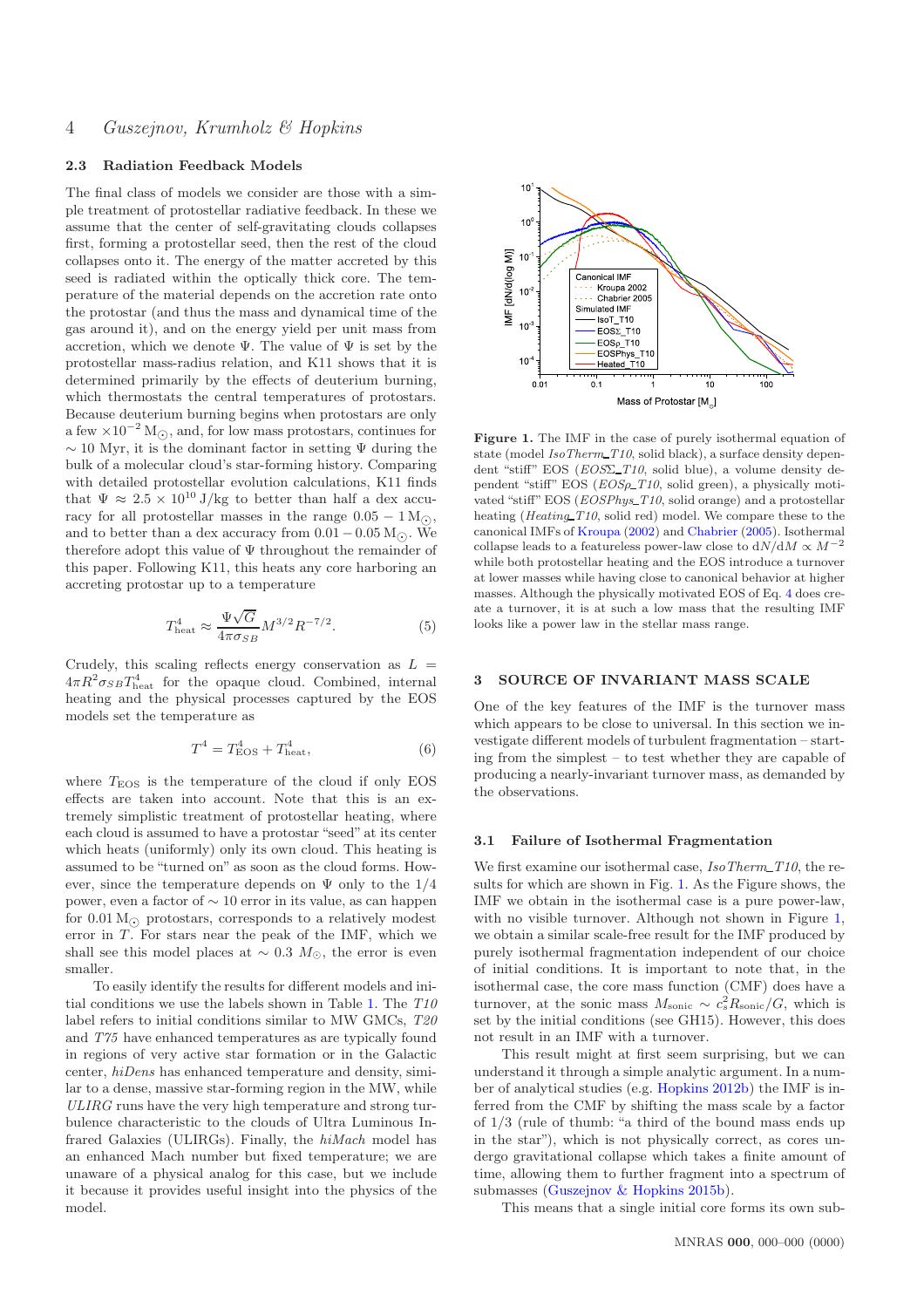| Label               | <b>Input Parameters</b>                            |                                  | <b>Derived Parameters</b> |                                |                 |                                                        |                                  | Thermodynamics                |
|---------------------|----------------------------------------------------|----------------------------------|---------------------------|--------------------------------|-----------------|--------------------------------------------------------|----------------------------------|-------------------------------|
|                     | $M_{\rm sonic}$ [M <sub><math>\odot</math></sub> ] | $\mathbf{R}_{\text{sonic}}$ [pc] | $T_0$ [K]                 | $\overline{\mathbf{R}}_0$ [pc] | $\mathcal{M}_0$ | $\overline{\Sigma_0}$ [M <sub>o</sub> pc <sup>-2</sup> | $n_{H_2,0}$ $\overline{cm^{-3}}$ |                               |
| IsoTherm_T10        | 2.3                                                | 0.1                              | 10                        | 9.3                            | 9.6             | 9.3                                                    | $50^{\circ}$                     | Isothermal                    |
| $EOS\Sigma_T10$     | 2.3                                                | 0.1                              | 10                        | 9.3                            | 9.6             | 9.3                                                    | 50                               | $\gamma(\Sigma)$ EOS          |
| $EOS\Sigma_T20$     | 4.6                                                | 0.1                              | 20                        | 6.5                            | 8.1             | 18.6                                                   | 150                              | $\gamma(\Sigma)$ EOS          |
| $EOS\Sigma_T75$     | 17.25                                              | 0.1                              | 75                        | 3.4                            | 5.8             | 70.7                                                   | 1100                             | EOS<br>$\gamma(\Sigma)$       |
| $EOS\Sigma_h$ iMach | 0.09                                               | 0.004                            | 10                        | 1.88                           | 21.7            | 224                                                    | 6200                             | $\gamma(\Sigma)$ EOS          |
| $EOS\Sigma$ -ULIRG  | 0.42                                               | 0.0026                           | 75                        | 0.57                           | 14.75           | 2480                                                   | $2.3 \times 10^5$                | EOS<br>$\gamma(\Sigma)$       |
| $EOS\rho_T10$       | 2.3                                                | 0.1                              | 10                        | 9.3                            | 9.6             | 9.3                                                    | 50                               | $\gamma(\rho)$ EOS            |
| $EOS\rho_T20$       | 4.6                                                | 0.1                              | 20                        | 6.5                            | 8.1             | 18.6                                                   | 150                              | $\gamma(\rho)$ EOS            |
| $EOS\rho_T75$       | 17.25                                              | 0.1                              | 75                        | 3.4                            | 5.8             | 70.7                                                   | 1100                             | $\gamma(\rho)$ EOS            |
| $EOS\rho_h$ hiMach  | 0.09                                               | 0.004                            | 10                        | 1.88                           | 21.7            | 224                                                    | 6200                             | EOS<br>$\gamma(\rho)$         |
| $EOS\rho$ _ULIRG    | 0.42                                               | 0.0026                           | 75                        | 0.57                           | 14.75           | 2480                                                   | $2.3 \times 10^5$                | $\gamma(\rho)$ EOS            |
| EOSPhys_T10         | 2.3                                                | 0.1                              | 10                        | 9.3                            | 9.6             | 9.3                                                    | 50                               | $\gamma_{\rm phys}(\rho)$ EOS |
| Heated_T10          | 2.3                                                | 0.1                              | 10                        | 9.3                            | 9.6             | 9.3                                                    | 50                               | Protostellar Heating          |
| Heated_T20          | 4.6                                                | 0.1                              | 20                        | 6.5                            | 8.1             | 18.6                                                   | 150                              | Protostellar Heating          |
| Heated_T75          | 17.25                                              | 0.1                              | 75                        | 3.4                            | 5.8             | 70.7                                                   | 1100                             | Protostellar Heating          |
| Heated_hiMach       | 0.09                                               | 0.004                            | 10                        | 1.88                           | 21.7            | 224                                                    | 6200                             | Protostellar Heating          |
| Heated_hiDens       | 0.46                                               | 0.01                             | 20                        | 2.08                           | 14.4            | 183                                                    | 5400                             | Protostellar Heating          |
| Heated_ULIRG        | 0.42                                               | 0.0026                           | 75                        | 0.57                           | 14.8            | 2480                                                   | $2.3 \times 10^5$                | Protostellar Heating          |

The Necessity of Feedback Physics in Setting the Peak of the Initial Mass Function 5

<span id="page-4-0"></span>Table 1. Initial conditions of the different simulation runs presented in this paper. The actual input parameters of the code are the sonic mass  $M_{\text{sonic}}$  and length  $R_{\text{sonic}}$ , from which more physical parameters like initial temperature  $(T_0)$ , radius  $(R)$ , Mach number  $(\mathcal{M}_0)$ , surface density ( $\Sigma_0$ ) and number density ( $n_{\text{H}_2,0}$ ) can be derived. All runs were performed for a large statistical ensemble (~ 500) of  $10^4$  M<sub> $\odot$ </sub> GMCs.

cores starting from different initial conditions, so the distribution of subfragments (CMF of "second generation" fragments) will have its turnover at a different scale than the parent population. The collapse of highly supersonic clouds is self-similar so every factor of 2 contraction takes about a dynamical time (see Sec. 9.2 in [Hopkins](#page-8-43) [\(2013b](#page-8-43))). This means that the cloud can fragment at any scale thus there is the same "amount of fragmentation" at each scale, pro-ducing an infinite fragmentation cascade<sup>[3](#page-4-1)</sup>. This explains why numerical studies have been unable to get converged results, as higher resolution leads to fragmentation on even smaller scales.

We will now attempt to illustrate the qualitative behavior we might expect from a self similar fragmentation cascade, by calculating the IMF in a special case. First, let us assume that a self gravitating cloud has  $\lambda$  chance of collapsing without fragmentation and forming a star. Because the process is self-similar,  $\lambda$  must be independent of cloud mass. Let us further assume that when a cloud of  $M$  mass fragments, the newly formed clouds have an average mass of  $\alpha M$ . For convenience let us further simplify the model by assuming that a cloud either collapses to a star or breaks up into fragments of  $\alpha$  relative mass.

In this simplified model, calculating the mass budget is very easy. The ith generation of fragmentation produces

<span id="page-4-1"></span><sup>3</sup> Note that to have finite mass in any mass bins the cascade can not be infinite, it has to be terminated at some finite scale by additional physics. So our isothermal model still has two mass scales: 1) the outer scale set by initial conditions (e.g. GMC mass); 2) the cascade termination scale. If these scales are sufficiently far, a scale-free regime forms between them (similar to the inertial range in turbulence). Assuming that the stellar mass scale is much higher than the termination scale, the distribution in the that range must be close to the self similar.

MNRAS 000, 000–000 (0000)

clouds of mass  $M_i = \alpha^i M_0$ , where  $M_0$  is the mass of the initial cloud. The total mass of these clouds is  $M_0(1-\lambda)^i$ , where the second factor is simply the fraction of the mass not collapsed to stars yet in the previous  $i - 1$  generations. Since a fraction  $\lambda$  of these clouds will collapse to stars without fragmenting further, the total mass of stars of mass  $M_i$  is just  $f_i = M_0 \lambda (1 - \lambda)^i$ . As mentioned in Sec. 1, the results from numerical simulations show a large degree of fragmentation, so we expect  $\lambda \ll 1$ . In this limit,  $f_i \approx M_0 \lambda (1 - i \lambda)$ , and  $f_i$  will therefore be approximately constant for all  $i \ll 1/\lambda$ . Since  $1/\lambda \gg 1$ , this means that  $f_i$  is nearly constant over a very large number of generations of fragmentation. Further recall that, since the generations of of fragments are separated logarithmically in mass (i.e.,  $\log(M_i/M_{i+1}) = \log \alpha$ is constant), a constant value of  $f_i$  corresponds to constant mass per logarithmic interval in object mass. In terms of number of objects per unit mass (as opposed to per unit log mass), this is  $dN/dM \propto M^{-2}$ , which is close to what we find. Our actual model is considerably more complex, in that clouds can produce variable numbers of fragments with variable masses, but this simple illustration captures the essence of the isothermal result.

In summary: although isothermal models like [Hopkins](#page-8-15) [\(2012b](#page-8-15)) recover the CMF shape, they are unable to explain the shape of the IMF. In the case of isothermal fragmentation, independent of the form of the CMF, the IMF becomes a power-law of  $M^{-2}$  as the initial conditions are "forgotten" during the fragmentation cascade. This means that to produce an IMF that is not a pure power-law, as observed, an extra physical process is required that would stop the cascade at a mass scale invariant to the initial conditions.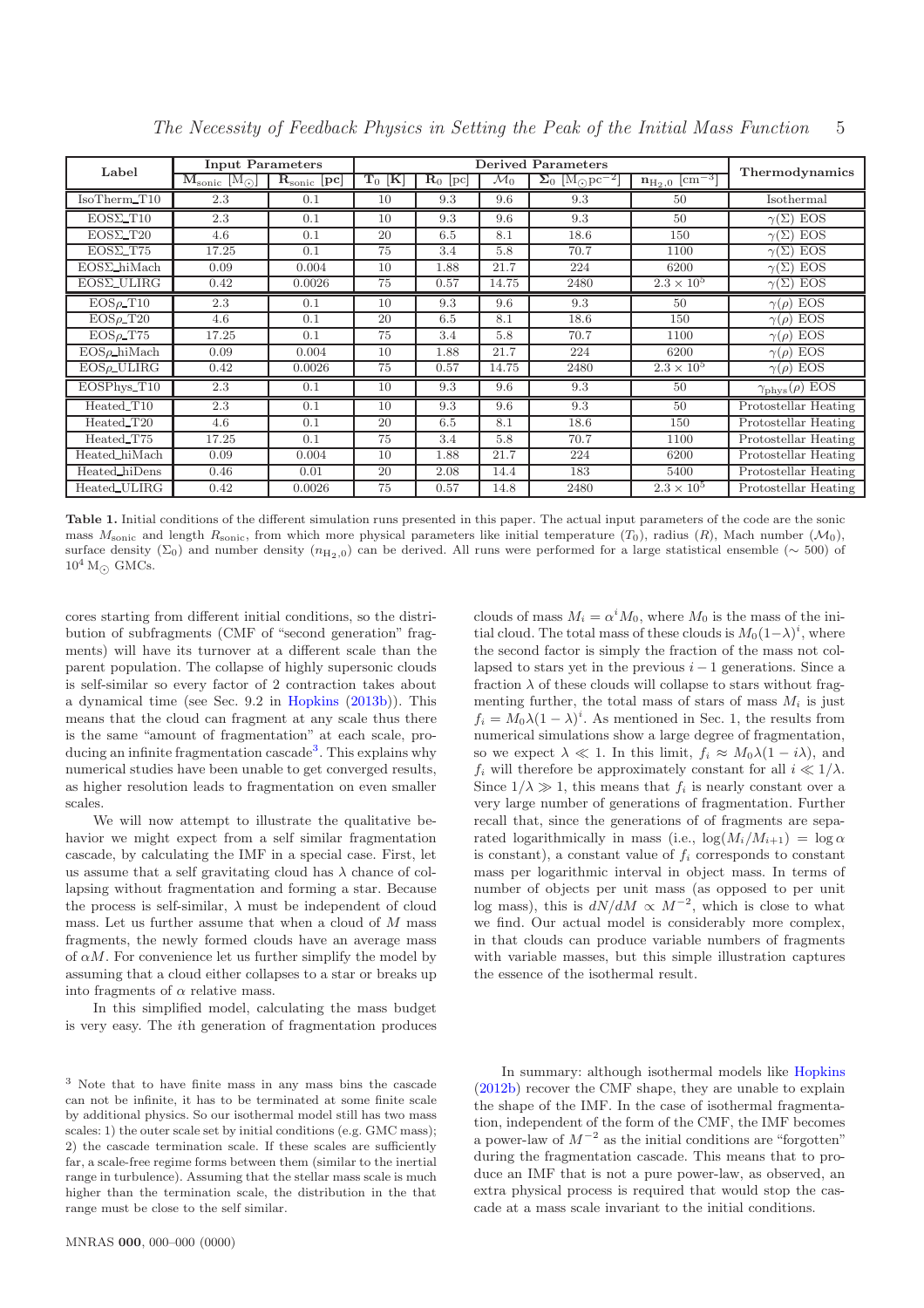

<span id="page-5-2"></span>Figure 2. The IMF of the surface density dependent EOS model (EOS) for standard (EOS) T10: T = 10 K,  $R_{\text{sonic}}$  = 0.1 pc), high temperature  $(EOS\Sigma_T20: T = 20 \text{ K})$ , extreme turbulence ( $EOS\Sigma_h$ hiMach:  $R_{sonic} = 0.0026$  pc), extreme temperature  $(EOS\Sigma_T75: T = 75 \text{ K})$  and ULIRG  $(EOS\Sigma_LULIRG:$  $T = 75$  K,  $R_{\text{sonic}} = 0.0026$  pc) initial conditions (see Table [1\)](#page-4-0). There is a clear trend of increasing turnover mass with initial temperature, consistent with our expectation that, for these EOS models, the turnover should scale as  $M_{\text{crit}} \propto T_0^2$ .

## <span id="page-5-0"></span>3.2 Can a Universal Mass Scale Come from the Equation of State?

One mechanism to imprint a mass scale onto the process of turbulent fragmentation is to have the equation of state deviate from isothermality, either because the gas becomes optically thick to its own cooling radiation, or due to a change in the cooling process such as the onset of grain-gas coupling. We investigate this approach in our EOS models.

Figure [2](#page-5-2) shows the results of simulations using our  $\gamma(\Sigma)$ (surface density-dependent) EOS (EOSΣ models), for a variety of initial conditions. We see that, with an appropriate choice of  $\Sigma_{\rm crit}$ , one can obtain a stellar mass function that agrees reasonably well with the observed IMF. However, one can do so only for a particular choice of initial conditions. As shown in GH15, an EOS with stiffening suppresses fragmentation below mass scale  $M_{\text{crit}} \sim \frac{c_s^4}{\Sigma_{\text{crit}} G^2} \propto T^2/\Sigma_{\text{crit}}$  which is clearly shown by the Figure. Also, stronger turbulence leads to more fragmentation and thus more brown dwarfs (see  $EOS\Sigma_T75$  and  $EOS\Sigma_ULIRG)$  in accordance with predictions (e.g. [Hopkins 2013c\)](#page-8-44). At first EOSΣ hiMach might seem to contradict that as it has more large protostars than the standard case. This, however, is caused by the interaction of the initial conditions with the adopted EOS. In this scenario the initial surface density  $\Sigma_{\text{init}} \sim$  $M_{\rm sonic}/\left(R_{\rm sonic}^2 8\pi\right) \propto T/R_{\rm sonic}$  is already above the stiffening transition surface density  $\Sigma_{\rm crit}$ . As a result, there is very little fragmentation because the EOS is always "stiff". It is also worth noting that the EOS model always has a slow cutoff at low masses despite the fact that protostellar disk fragmentation (a potential source of brown dwarfs) is neglected, so it is likely to overproduce brown dwarfs,

We have similarly tested an EOS that becomes stiff at a critical volume density  $\rho_{\rm crit}$  (see Eq. [3\)](#page-2-3). Fig. [3](#page-5-3) shows that,



<span id="page-5-3"></span>Figure 3. The IMF of the volume density dependent EOS model  $(EOSp)$ for standard  $(EOSp\_T10: T = 10 \text{ K}, R_{sonic} =$ 0.1 pc), high temperature  $(EOS \rho_T20: T = 20 \text{ K})$ , extreme turbulence ( $EOSp\_hiMach: R_{sonic} = 0.0026 \text{ pc}$ ), extreme temperature ( $EOSp_T75: T = 75 K$ ) and ULIRG ( $EOSp_LULIRG: T =$  $75$  K,  $R_{\text{sonic}} = 0.0026$  pc) initial conditions (see Table [1\)](#page-4-0). There is a clear trend of increasing turnover mass with initial temperature, consistent with  $M_{\text{crit}} \propto T_0^{3/2}$ . Despite having stronger turbulence  $EOSp\_ULIRG$  seems to produce more top heavy IMF than  $EOS\rho$ -T75. This occurs because in this model the initial density starts out very close to the critical density.

as in the case for the  $\gamma(\Sigma)$  models, the volume density dependent EOS is also very sensitive to initial conditions. This can be easily understood using a similar arguments as the ones used by GH15 in the  $\gamma(\Sigma)$  case: using the collapse condition and size-mass relations (see Sec. 2.2 in GH15) one can find the size and mass of a self gravitating fragment whose density is  $\rho_{\rm crit}$ , which leads to the corresponding turnover mass scale  $M_{\text{crit}} \approx M_{\text{Jeans}}(\rho_{\text{crit}}) \propto T_0^{3/2} \rho_{\text{crit}}^{-1/2}$  (this is also shown by [Bate 2009b](#page-7-11)).

We have therefore shown that, while it is possible to choose critical values  $\Sigma_{\rm crit}$  or  $\rho_{\rm crit}$  such that a stiffened equation of state produces an IMF peak that is qualitatively consistent with observations, such a choice works for only one particular set of initial conditions (see Figures [2-](#page-5-2)[3\)](#page-5-3). Substantially different initial temperatures necessitate different choices to keep the IMF peak fixed, and there is no obvious physical reason why the critical parameters should vary in such a manner. Indeed, we remind readers that even the values we have used for the standard MW case  $(T_0 = 10 \text{ K})$ have been optimized to fit the observations, and are not motivated by any plausible physical model. Choosing the values of  $\Sigma_{\rm crit}$  or  $\rho_{\rm crit}$  that one would naturally predict based on considerations of gas thermodynamics would make the agreement with observations very poor even in the Milky Way-like case (see  $EOSPhys_T10$  in Fig. [1\)](#page-3-1).

#### <span id="page-5-1"></span>3.3 Effects of Protostellar Heating

Another proposed origin of a universal mass scale is stellar feedback, including protostellar heating, outflows, accretion, photo-ionization heating and supernovae, none of which are scale-free processes. Thus they all have the capability to imprint a mass scale. In this paper we only concentrate on pro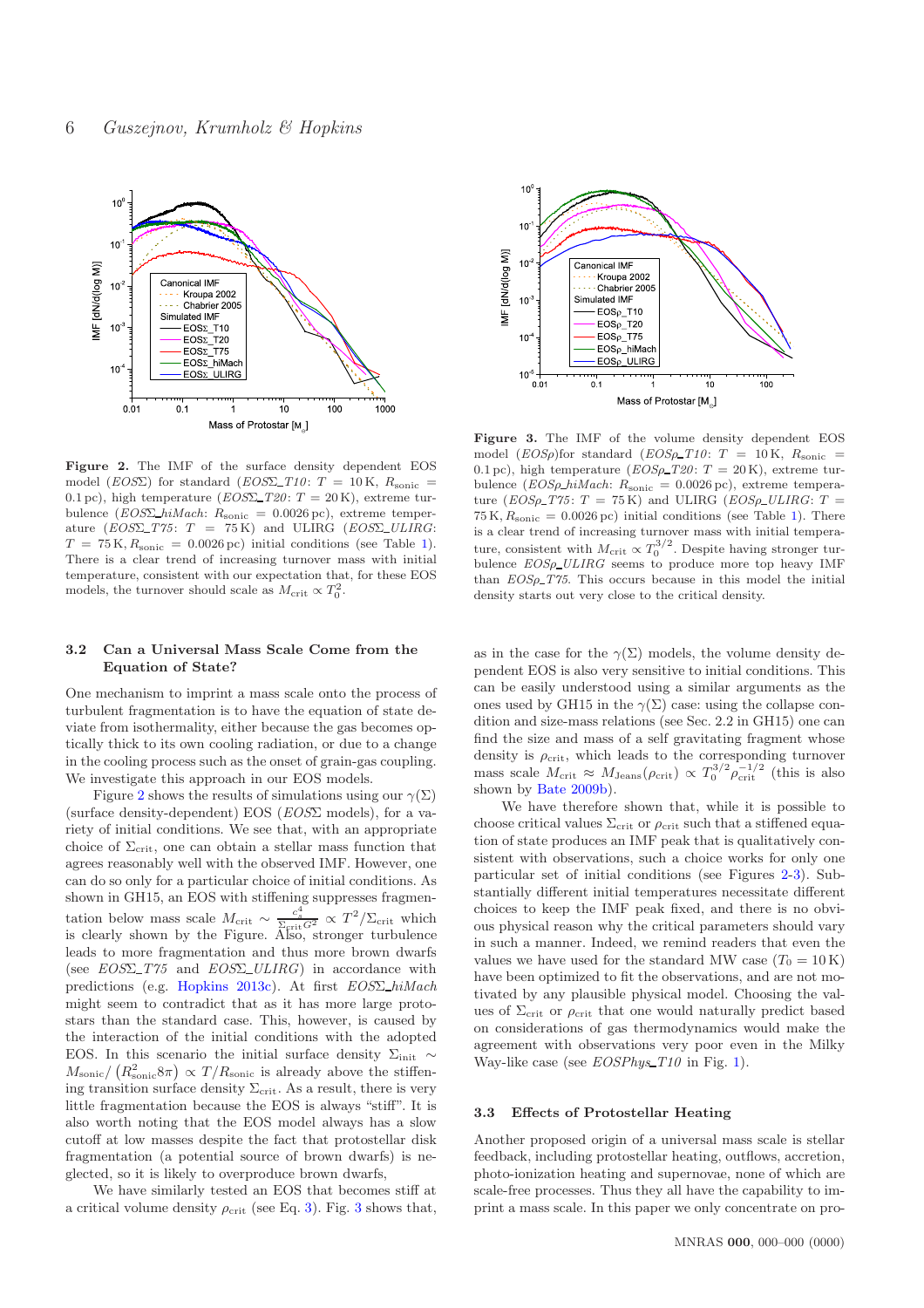tostellar heating as it is the earliest and strongest feedback mechanism during the evolution of protostellar cores. Most of the other mechanisms act after the stars form, which can therefore only alter the IMF of "second generation" stars.

Figure [4](#page-6-1) shows the results of our calculation including protostellar heating. Similar to the EOS models, at very high masses the additional physics (protostellar heating) has no significant effect, and thus the IMF looks similar to the isothermal result of  $M^{-2}$ . The isothermal fragmentation cascade is terminated around the characteristic mass of the model, creating a "pile up". Note that the current model underproduces brown dwarfs as it neglects disk fragmentation, and more generally any fragmentation process that depends on angular momentum. As the figure shows, inclusion of heating produces a peak that is consistent with the observed peak of the IMF, and that is remarkably insensitive to changes in the star-forming environment. The only changes in the position of the peak visible in Figure [4](#page-6-1) are in the ULIRG and hiMach runs, where the peak is shifted to lower masses by a factor of  $\sim$  2. The *hiDens* run, which is set up to emulate a dense star forming region in the Milky Way, is intermediate between these two cases and the normal Milky Way case, with a peak that is shifted by a tens of percent slightly relative to T10. We emphasize that, unlike the  $\gamma(\Sigma)$  and  $\gamma(\rho)$  cases where we explicitly tuned model parameters to produce the correct peak mass, the protostellar heating model is not tuned, and has no free parameters. Its only parameter is the value of  $\Psi$ , which is determined entirely by the physics of stellar structure and deuterium burning. Thus both the location and the invariance of the IMF peak in this model are independent predictions.

It is worth noting that this model does seem to produce too few brown dwarfs and an excess of M dwarf stars. However, it also neglects protostellar disk fragmentation and other "sources" of brown dwarfs, which would reduce the excess between  $0.1-1 M_{\odot}$  and enhance the number of objects at lower masses. Whether including these processes leads to the correct proportion of brown dwarfs remains an open question, though the radiation-hydrodynamic simulations of [Bate](#page-7-10) [\(2009a](#page-7-10), [2014](#page-7-13)) and [Krumholz et al.](#page-8-33) [\(2012](#page-8-33)) suggest this is in fact the case.

It is also instructive to compare the results of the protostellar heating models to the EOS models, in order to understand why the results are so different. We use a simple model that assumes the cloud behaves "isothermally" except for a global heating term. This means that  $T_{\rm EOS} = T_0$  (from Eq. [6\)](#page-3-2), which is the initial temperature of the cloud (set by external heating like cosmic rays). At first glance the protostellar heating model proposed above seems very much like an opacity limit EOS model, as  $T_{\text{heat}} \propto M^{3/8} R^{-7/8} \approx \Sigma^{3/8}$  so the collapse of the cloud is isothermal until a characteristic  $\Sigma_{\rm heat}$ is reached where  $T_{\text{heat}} = T_0$ . From that point on  $T \approx T_{\text{heat}}$ which means that the temperature increases as if we had a polytropic index of  $\gamma = 31/24$  (see Eq. [2\)](#page-2-4). Similar to the EOS models we can find the characteristic fragment mass  $M_{\text{crit}}$ where this transition happens. Using the above relations, the collapse threshold  $\frac{M}{R} \frac{1}{T} \frac{1}{1 + M^2} = \text{const.}$  and assuming a subsonic fragment  $(\mathcal{M} \ll 1)$  we get  $M_{\text{crit}} T_0^{1/4} = \text{const.}$  which means that there is remarkably weak sensitivity to the initial temperature (K11 includes a more rigorous derivation which yields  $M_{\text{crit}} \propto T_0^{-1/18}$ ). Comparing Fig. [4](#page-6-1) with Fig.



<span id="page-6-1"></span>Figure 4. The IMF of the protostellar heating model with standard (*Heating\_T10*: T = 10 K,  $R_{\text{sonic}}$  = 0.1 pc), high temperature (*Heating T20*:  $T = 20$  K), high density and temperature  $(Heating_hiDens: T = 20 \text{ K}, n = 5000 \text{ cm}^{-3}),$  extreme turbulence (*Heating\_hiMach*:  $R_{sonic} = 0.0026 \text{ pc}$ ), extreme temperature (Heating T75:  $T = 75$ K) and ULIRG (Heating ULIRG:  $T = 75$  K,  $R_{\text{sonic}} = 0.0026$  pc) initial conditions (see Table [1\)](#page-4-0). The predicted IMF is remarkably invariant to initial conditions. The turnover point does shift slightly to lower masses for both very strong turbulence and high temperature (stronger turbulence makes fragmentation easier and a higher initial temperature means that protostellar heating becomes dominant at a smaller size scale).

[2](#page-5-2) makes the difference this produces in the resulting IMF abundantly clear.

## <span id="page-6-0"></span>4 CONCLUSIONS

The aim of this paper is to investigate what physical processes can explain the origin of the IMF, and in particular the fact that the IMF is not a powerlaw, and that its characteristic mass scale is remarkably insensitive to variations in the star-forming environment. To this end, we have considered three classes of models for gas thermodynamics: purely isothermal models, models with an equation of state that stiffens at a characteristic volume or surface density, and models containing a simple analytic estimate for the effects of protostellar heating.

We find that purely isothermal models categorically fail to reproduce the IMF. Although the initial conditions do imprint a mass scale (the sonic mass) which is apparent in the distribution of bound structures (i.e., the CMF), due to the lack of mass scale in the equations of motion this scale is "forgotten" during the fragmentation cascade, leading to an  $M^{-2}$  power-law solution for the IMF (consistent with the lack of convergence reported thus far in numerical studies). This means that isothermal gravito-turbulent fragmentation cannot explain the existence or universality of the turnover scale in the IMF. Some other physics is needed for that.

An often invoked expansion of the fragmentation model is to have the clouds transition from an isothermal to a "stiff" equation of state when they reach a critical surface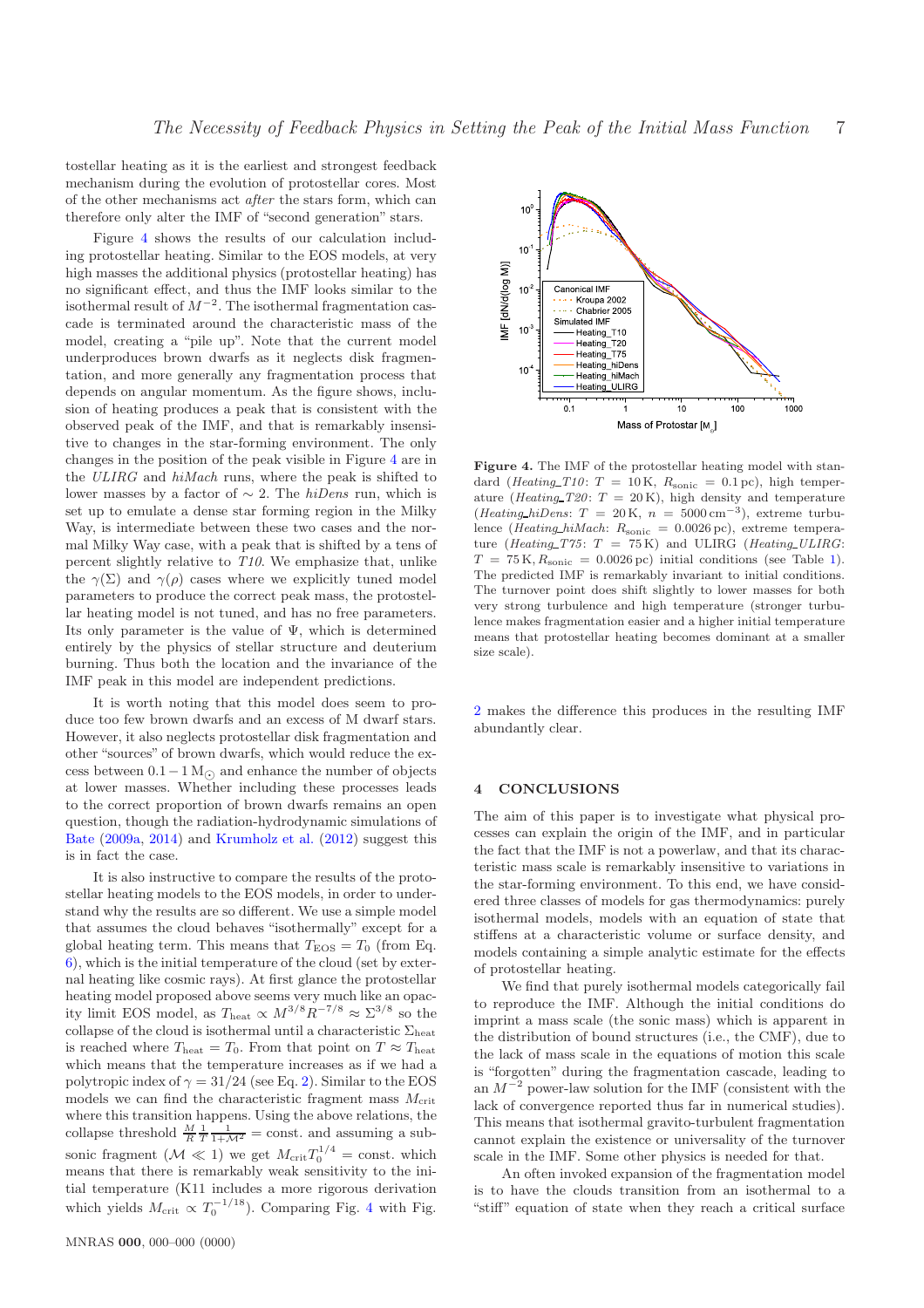or volume density and become thick to their own cooling radiation. This does provide a mass scale for the system, and by tuning the parameters of the model appropriately one can reproduce the observed IMF turnover. However, we find that this approach results in a mass scale that is extremely sensitive to initial conditions  $(M_{\rm crit}[\gamma(\Sigma)] \propto T^2$ and  $M_{\text{crit}}[\gamma(\rho)] \propto T^{3/2}$ , rendering these models unable to provide a universal mass scale as is observed. Moreover, producing agreement with the observed mass scale even for initial conditions similar to those found in Solar neighborhood star-forming regions requires parameter choices that are very far from what one would have estimated based on any firstprinciples physical argument.

We argue instead that feedback physics can provide a mass scale that is both in good agreement with observations and insensitive to the conditions in the star-forming region. As an example, based on [Krumholz](#page-8-36) [\(2011\)](#page-8-36), we have formulated a simple prescription for protostellar heating. This alone of all the analytical models we consider is able to provide a universal IMF turnover, despite large variations in initial gas temperature, densities, Mach number and masses of star forming clouds.

#### 4.1 Caveats and Future Work

We close with a discussion of the limitations of our model, and how we plan to improve it in future work. We utilize the semi-analytical framework of [Guszejnov & Hopkins](#page-8-35) [\(2015a\)](#page-8-35) which makes strong approximations. Motivated by [Robertson & Goldreich](#page-8-38) [\(2012](#page-8-38)) we assume collapse at constant virial parameter as turbulence is pumped by gravity. While this assumption has empirical support, it has not been rigorously demonstrated (although simulations so far seem to confirm this, see [Murray et al. 2015](#page-8-39)). Furthermore, the simulation only follows the evolution of self gravitating structures until they reach the size scale where angular momentum becomes important (which is not treated in the current models), and, thus processes that act on the scales of disks or smaller (e.g. disk fragmentation) are neglected. This could have a significant effect on the low mass end of the resulting IMF. Also, fragments are assumed to evolve indepen-dently, so mergers and other interactions are neglected<sup>[4](#page-7-14)</sup>. Finally, the protostellar heating model assumes instantenous, isotropic, steady state heating and neglects other forms of feedback (e.g. outflows).

Some of these limitations will be easier to remove than others. The assumption that collapse occurs at constant virial parameter can be investigated by simulations, as can be the fragmentation of disks, and in principle results from these calculations could be incorporated into our model. Similarly, a number of authors have proposed more complex models for the protostellar heating, including the effects of fluctuations in time (e.g., [Lomax et al. 2014\)](#page-8-45) that was found to have significant effect on the statistics of star formation [\(Stamatellos et al. 2012](#page-8-46); [Lomax et al. 2015](#page-8-47)), and these could be included as well. Furthermore, it is possible to include angular momentum (like in [Hopkins 2012b\)](#page-8-15) and interaction between fragments with significant extension of the model. The entire framework can also be checked against radiation-hydrodynamic simulations such as those of [Krumholz et al.](#page-8-33) [\(2012](#page-8-33)) or [Myers et al.](#page-8-48) [\(2014](#page-8-48)).

In addition to these improvements in the model itself, an obvious next step is to identify predictions of the model that can be compared with real data. We mention here two obvious, first order predictions that we plan to investigate in future work. First, using the output of cosmological simulations or semi-analytic models, we can investigate the extent to which the small amount of variation we do find in the protostellar heating model produces significant variations in the IMFs of elliptical galaxies over cosmological times. These predictions can then be compared to observations (e.g., [van Dokkum & Conroy 2010;](#page-8-5) [Cappellari et al.](#page-7-3) [2012](#page-7-3)). Second, because our model retains spatial information, it makes predictions for the clustering of stars as well as for their mass distribution. This too can be checked against the spatial distribution of stars in nearby star-forming regions, a test that has been performed before using both analytic [\(Hopkins 2013a](#page-8-49)) and numerical [\(Hansen et al. 2012;](#page-8-50) [Myers et al. 2014](#page-8-48)) models. It should be noted however, that without accounting for protostellar disk fragmentation most results (e.g. correlation function, binarity) will only be valid on scales larger than the typical protostellar disk size.

#### ACKNOWLEDGMENTS

Support for PFH and DG was provided by an Alfred P. Sloan Research Fellowship, NASA ATP Grant NNX14AH35G, and NSF Collaborative Research Grant  $\#1411920$  and CAREER grant  $\#1455342$ . MRK is supported by NSF grants AST-0955300, AST-1405962 and NASA ATP grant NNX15AT06G. Numerical calculations were run on the Caltech computer cluster "Zwicky" (NSF MRI award #PHY-0960291) and allocation TG-AST130039 granted by the Extreme Science and Engineering Discovery Environment (XSEDE) supported by the NSF. **REFERENCES** 

- <span id="page-7-5"></span>Alves J., Lombardi M., Lada C. J., 2007, [A&A,](http://dx.doi.org/10.1051/0004-6361:20066389) [462, L17](http://adsabs.harvard.edu/abs/2007A%26A...462L..17A)
- <span id="page-7-1"></span>Bastian N., Covey K. R., Meyer M. R., 2010, [ARA&A,](http://dx.doi.org/10.1146/annurev-astro-082708-101642) [48, 339](http://adsabs.harvard.edu/abs/2010ARA%26A..48..339B)
- <span id="page-7-10"></span>Bate M. R., 2009a, MNRAS, 392, 590
- <span id="page-7-11"></span>Bate M. R., 2009b, [MNRAS,](http://dx.doi.org/10.1111/j.1365-2966.2008.14165.x) [392, 1363](http://adsabs.harvard.edu/abs/2009MNRAS.392.1363B)
- <span id="page-7-12"></span>Bate M. R., 2012, MNRAS, 419, 3115
- <span id="page-7-13"></span>Bate M. R., 2014, MNRAS, 442, 285
- <span id="page-7-0"></span>Bolatto A. D., Leroy A. K., Rosolowsky E., Walter F., Blitz L., 2008, [ApJ,](http://dx.doi.org/10.1086/591513) [686, 948](http://adsabs.harvard.edu/abs/2008ApJ...686..948B)
- <span id="page-7-9"></span>Bonnell I. A., Clarke C. J., Bate M. R., 2006, MNRAS, 368, 1296 Cappellari M., et al., 2012, [Nature,](http://dx.doi.org/10.1038/nature10972) [484, 485](http://adsabs.harvard.edu/abs/2012Natur.484..485C)
- <span id="page-7-4"></span><span id="page-7-3"></span>Chabrier G., 2005, in Corbelli E., Palla F., Zinnecker H., eds, Astrophysics and Space Science Library Vol. 327, The Initial Mass Function 50 Years Later. p. 41
- <span id="page-7-6"></span>Dobbs C. L., Bonnell I. A., Pringle J. E., 2006, MNRAS, 371, 1663
- <span id="page-7-8"></span>Elmegreen B. G., Klessen R. S., Wilson C. D., 2008, ApJ, 681, 365
- <span id="page-7-2"></span>Geha M., et al., 2013, [ApJ,](http://dx.doi.org/10.1088/0004-637X/771/1/29) [771, 29](http://adsabs.harvard.edu/abs/2013ApJ...771...29G)
- <span id="page-7-7"></span>Glover S. C. O., Mac Low M.-M., 2007, [ApJS,](http://dx.doi.org/10.1086/512238) [169, 239](http://adsabs.harvard.edu/abs/2007ApJS..169..239G)

<span id="page-7-14"></span> $^4\,$  This is actually a fairly good assumption. The timescale for two clouds of R radius to merge in this framework is  $t_{\text{merger}} \sim d/v$ , where  $d$  is the separation between clouds and  $v$  is their relative velocity towards each other. It is easy to show that  $t_{\rm merger}/t_{\rm freefall} \sim$  $\sqrt{d/R(1 + R_{\text{sonic}}/R)} > \sqrt{d/R}$ . This means that the timescale for merging is only comparable to the freefall time if the clouds initially form right next to each other  $(d \sim 2R)$ .